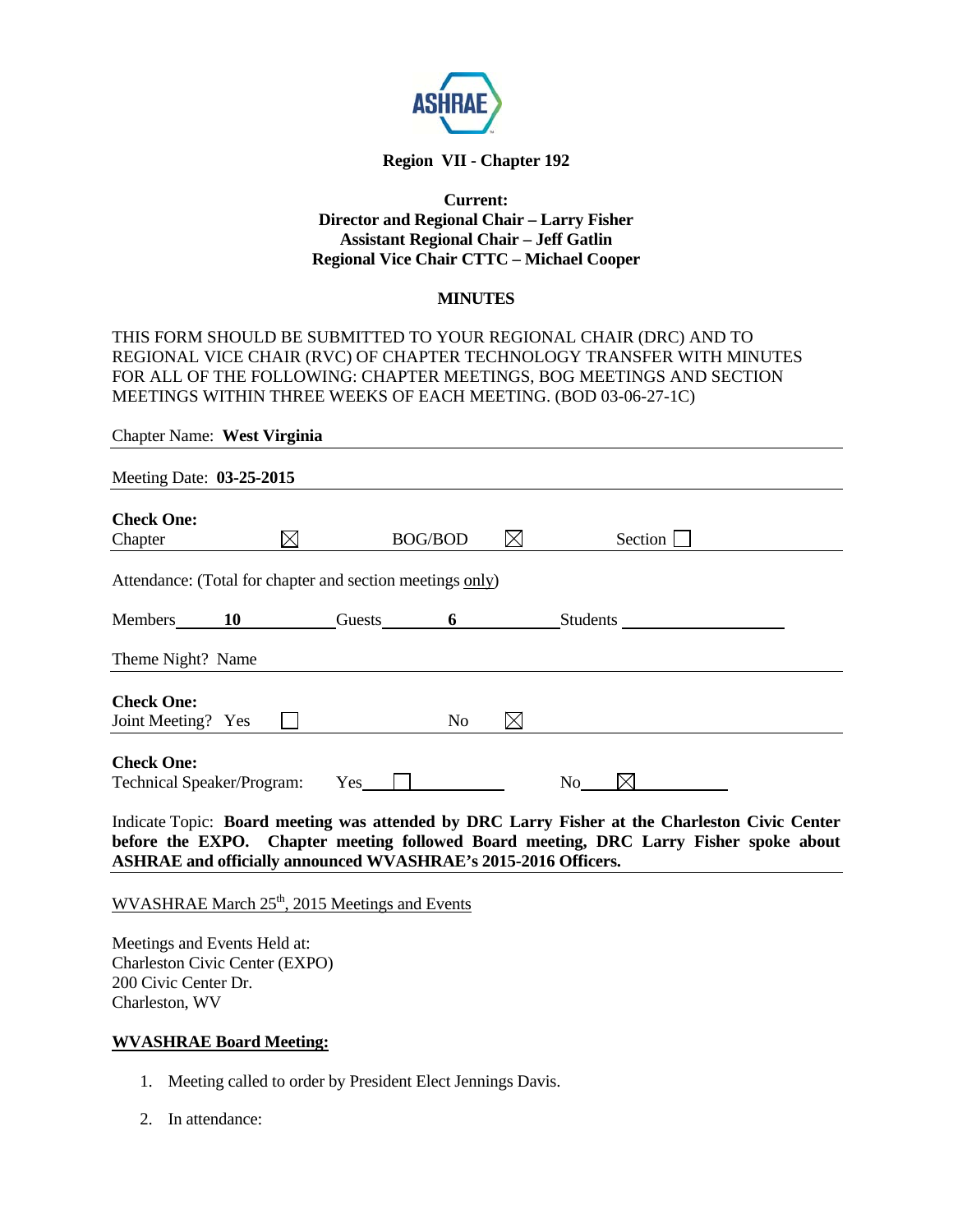

- A. Mr. Jennings Davis President Elect
- B. Mr. Larry Fisher DRC
- C. Mr. Art Hallstrom GGAC Chair, BOG
- D. Mr. John Pruett Treasurer
- E. Mr. James Lowry CTTC Chair
- F. Mr. Ted Zachwieja Membership Promotion Chair
- G. Mr. Will Dempsey YEA Chair
- H. Mr. Shane Hall Program Chair
- I. Mr. Dan Nolte BOG
- J. Mr. Ray Wohlfarth Research Promotion Chair, BOG
- K. Mr. Samuel Butzer Secretary
- 3. Introduction of Larry Fisher
	- A. ASHRAE Society Director
	- B. Director and Regional Chair of ASHRAE Chapter VII
- 4. Previous meeting minutes approved.
- 5. Upcoming meetings/events:
	- A. President Elect training on May  $16<sup>th</sup>$  at ASHRAE headquarters in Atlanta, GA. Regional officers will attend and the event is a great opportunity for networking. Jennings Davis will attend; Samuel Butzer has the opportunity and needs to discuss financing with Employer.
	- B. May  $29<sup>th</sup>$  Chapter Planning Meeting at the Fireside Grille 3:00 5:00 PM. Meeting is open to Officers, Chairs and Governors.
	- C. Chapter Regional Conference (CRC) will be held in Memphis, TN this year. Need to determine the Delegate.
	- D. WVASHRAE has requested 2017 CRC to be held in West Virginia August  $3<sup>rd</sup>$  thru 5th.
		- i. This is approved in theory by DRC Larry Fisher.
		- ii. Work needs to be done to establish venues and events.
		- iii. We need to establish CRC chapter committee and subcommittees for planning and financing that will not conflict with chapter responsibilities.

### President Elect Reports - Jennings Davis

- 1. Chapter is on PAR or over PAR for every PAOE group.
	- A. We still lead the region in PAOE points.
	- B. Technology award projects for PAOE points. Submission to CTTC Chair by April 15<sup>th</sup> for review with final submission to region by May  $15<sup>th</sup>$ . (John Pruett – Huntington East Middle School)
	- C. Chairs of each committee are allowed to log in PAOE points.
- 2. Future joint meetings need to be discussed at May planning meeting. If anyone has suggestions, please forward them to Jennings Davis, Sam Butzer and Shane Hall.
- 3. Committee Chairs are responsible for finding replacements for their positions so the chapter has time to train. Officers will assist if asked upon to help find replacements.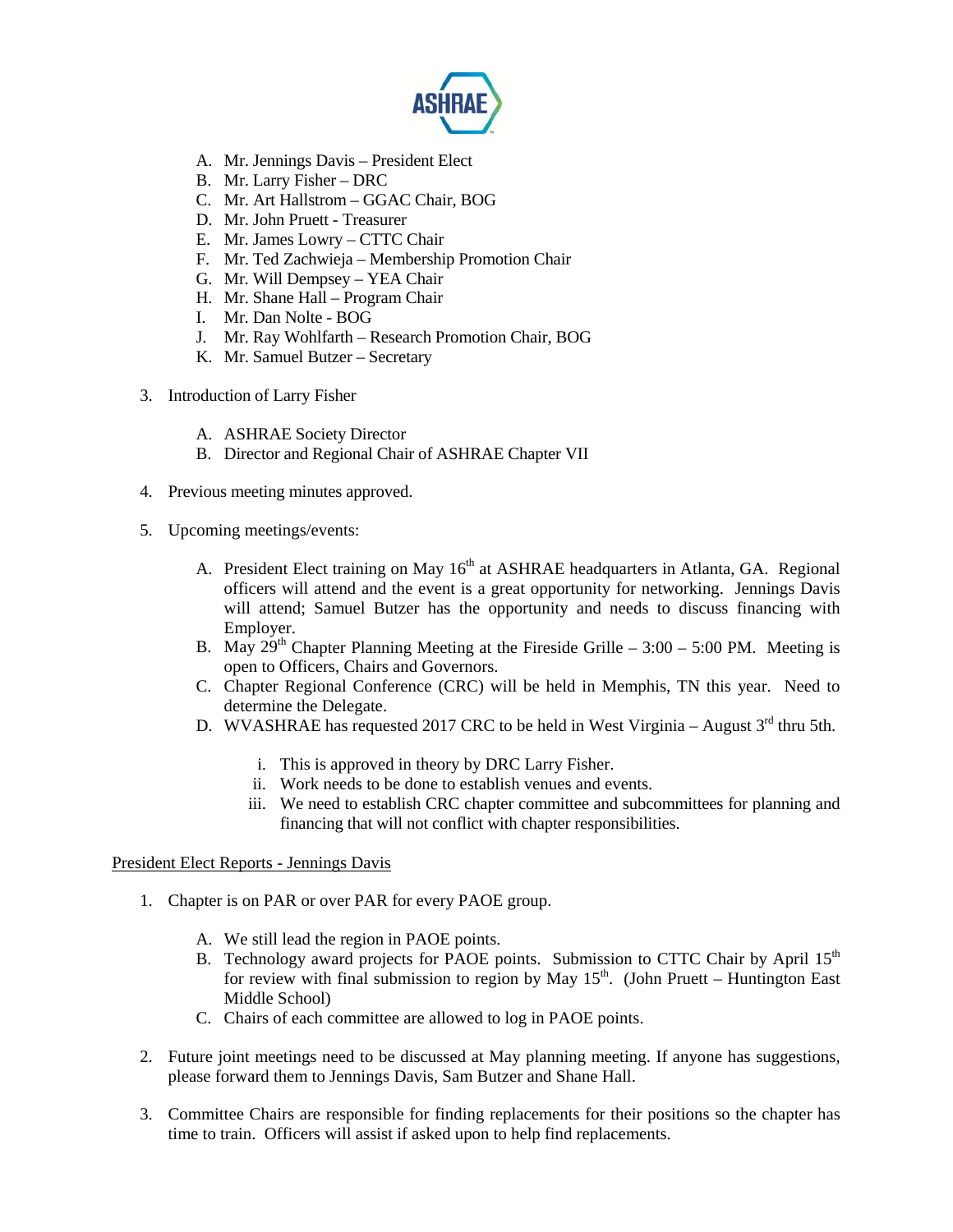

### Treasurer's Report – John Pruett

- 1. Everything is in the black we're looking good.
	- A. ~\$1400 in scholarship account
	- B. ~\$4500 in general account
	- C. ~\$462 payment for regional dues was approved
- 2. CRC will keep separate financial books from chapter.
	- A. Registration fees, donations, sponsorships, acknowledgements, promotions.
- 3. Research Promotion finances to be separate from chapter.
- 4. Audit committee to audit books in May.
- 5. 503C is filed.

#### Chapter Operations

- 1. PAYPAL may not be working properly, people are registering and paying for meetings but notification is not being sent to Treasurer.
- 2. Constant Contact to remain for primary email notifications.

#### Program Chair – Shane Hall

- 1. Shane has everything programmed and under control.
- 2. January meeting tends to be lowest attendance, suggestion to change timing of meeting (Jennings, Sam and Shane to discuss and provide alternatives)
- 3. Suggestion to promote a Technical Seminar for fundraising. Seminar should include Manufacturer product showcases with registration fees going towards RP and Student funding.

#### CTTC Chair – James Lowry

- 1. James is working with John Pruett on the Technology Award submission.
- 2. James is working on Distinguished Lecturer paperwork for Dan Nall and EXPO speakers.

#### Membership Promotion/YEA – Ted Zachwieja

- 1. Membership goal was to add 1 new member to the 66 registered last year. Currently there are 69 members, and 29 student members. However, there are 4 members that will be leaving (moving, changes, etc.).
- 2. Local Mechanical Contractor, NITRO Mechanical indicated they would be registering several new members. Chapter officers should reach out to co-workers, contractors and manufacturers representatives to bolster registration.
- 3. Will Dempsey will be next MP Chair and YEA Chair. Will is attending YEA training in San Diego.
- 4. Ted has been selected to be on the ASHRAE Electronics Communication Standing Committee.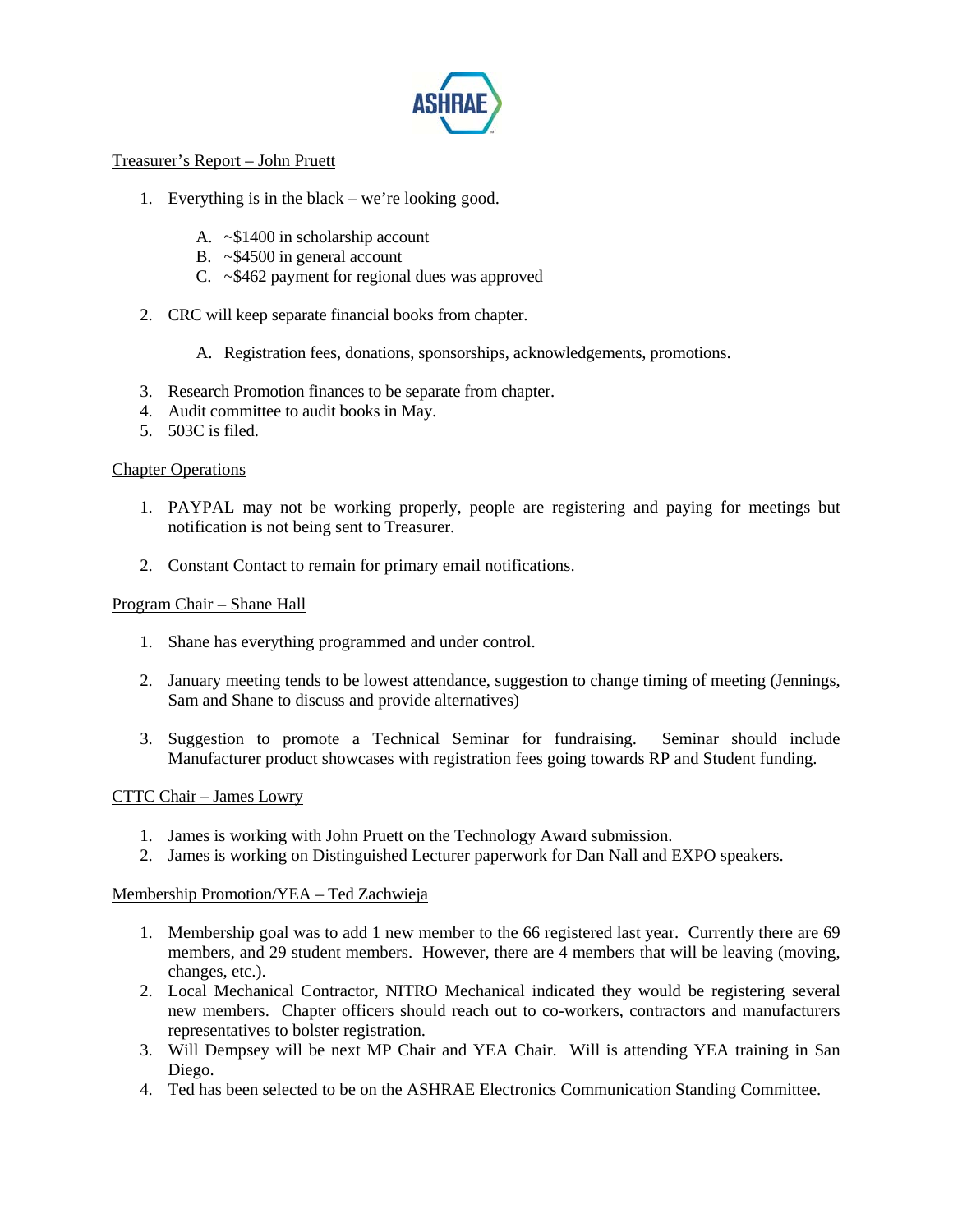

### GGAC – Art Hallstrom

- 1. Art attended a meeting at the State Fire Marshal's office with Ted Shriver from AIA and Jill Watkins from WVUSGBC to promote adoption of ASHRAE 90.1-2010 for state energy code.
- 2. Collaboration must continue to establish reasonable enforcement of the current energy code by the State or local jurisdiction. Suggest splitting commercial from residential to facilitate commercial enforcement.
- 3. ASHRAE leads the state of West Virginia in involvement and knowledge of codes, standards and energy efficiency.

### Student Activities – David Cotton (not in attendance) – presented by Art Hallstrom

- 1. Art will be speaking at the April student chapter meeting at West Virginia University.
- 2. Suggestion to reach out to Craig Miller of Miller Engineering to become Student Activities chair because of his proximity to WVU and involvement with students.

### Research Promotions – Ray Wohlfarth:

- 1. Current only \$100 short of \$2000 goal.
- 2. HSC Industries provided \$800 to RP funding and deserve acknowledgement on chapter website.
- 3. Still need to establish a sustainable, yearly fundraiser:
	- A. Technical training sessions with informative, non-commercial speakers providing 30 to 40 minute technical, relative training sessions.
	- B. Tradeshow to allow Manufacturers and Representatives to display products and availability. Table tops provided for advertisement, demonstrations and hand-outs.
	- C. Technical sessions with tradeshow will attract Contractors and Engineers.
	- D. Columbia Gas Facility and Hurricane City Hall available for free.
	- E. Proposed for January meeting to bolster attendance and funding.

Meeting adjourned.

## **WVASHRAE March 25th, 2015 Chapter Meeting**

### 9:00 AM – 10:00 AM

Special guest, DRC Larry Fisher promoted ASHRAE, showed an ASHRAE video, discussed West Virginia chapter standing and competence within Region VII and acknowledged/swore in next year's elected officers.

### **West Virginia Building EXPO at the Charleston Civic Center**

The EXPO followed the chapter meeting with WVASHRAE providing the following seminars throughout the day at the EXPO event:

- 1. "Green-Sustainable-HVAC Design"
	- A. Presented by Julian de Bullet of Bullet Consulting:
		- i. This presentation will explore the different choices that must be made to ensure an efficient design. We will compare different systems, including LEED and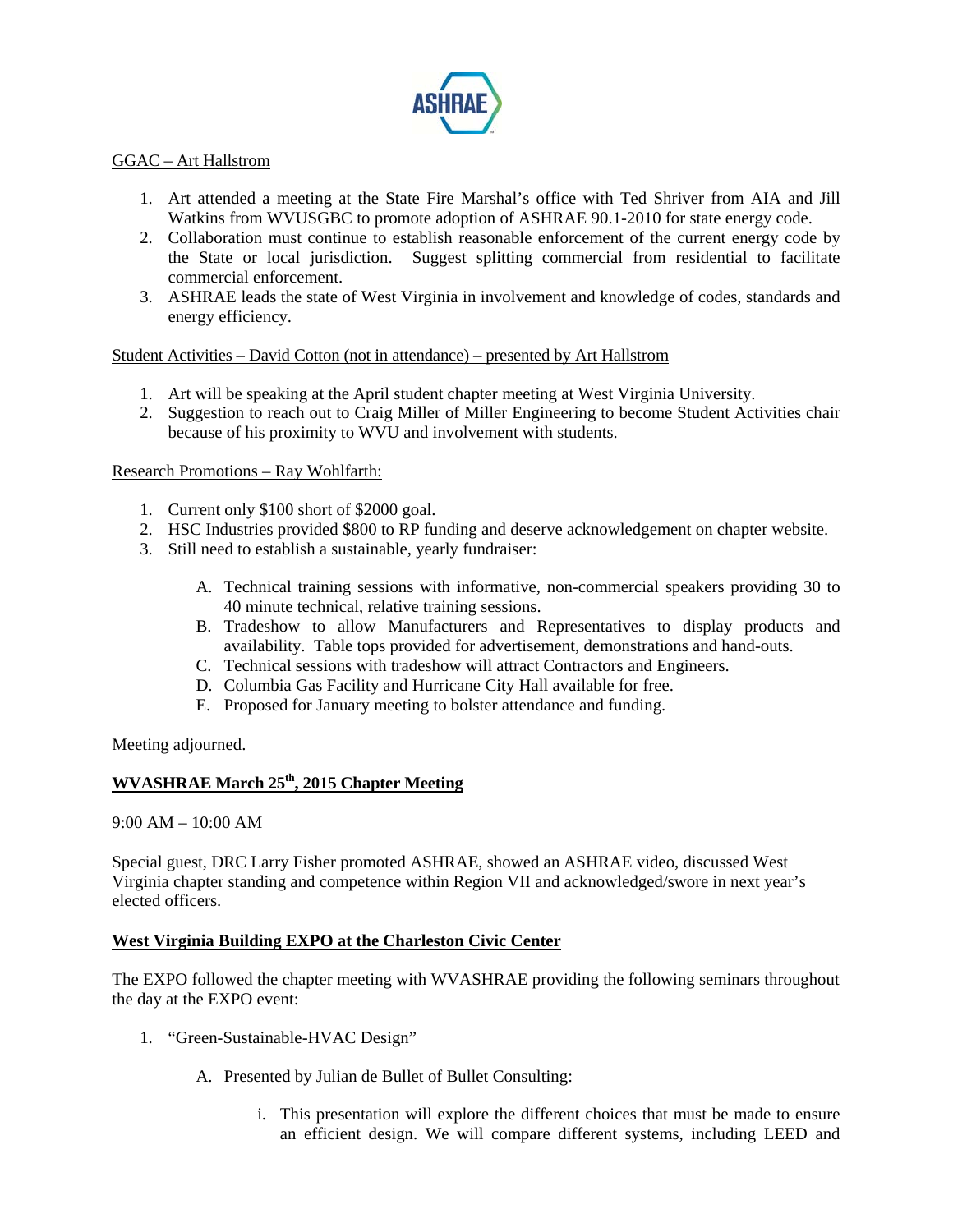

Green Globes to see how the design can comply with green design concepts. An exploration of life cycle calculations will complete the seminar.

- 2. "Key Analytical Measurements in Drinking Water Applications"
	- A. Presented by Nikodem Siwek, CWA (Continuous Water Analyzer) Sales Specialist / Eastern Regional Analytical Sales Manager.
		- i. Discussing generic drinking water treatment applications with the goal of understanding vital analytical measurement points and why they are important in water quality.
- 3. "Responsible Use of Refrigerants"
	- A. Presented by Julian de Bullet of Bullet Consulting.
		- i. This presentation discusses the practical Standards 15,147, and 34. Including how to retrofit existing Mechanical Rooms to meet the Standards. Emphasis is placed on the safety of the persons and property on or near the premises. Also it discusses the practices and procedures that will reduce emissions into the atmosphere of halogenated refrigerants used in refrigeration and air conditioning. Ever wonder why you hear so many different dates on the phase out of refrigerants? Want to know which refrigerant is being phased out, when and what will replace it? This lecture will describe the current status of refrigerants and provide our best guess on where things are going in the future.
- 4. "What's Better? Max Tech or Net Zero Buildings?"
	- A. Presented by Art Hallstrom, AD Hall & Associates.
		- i. Today, the choice is yours. Technology exists today to make a building either max tech (lowest energy usage before renewable energy like solar) or net zero no off site energy use on an annual basis. Learn about EUI metrics, WV energy code requirements, how they relate to max tech and net zero, benefits of a high performance/low energy use building and as an owner or designer - how to get one. The ASHRAE bEQ Labeling Hurricane City Building will be an example for how to get to max tech or net zero energy use.
- 5. "The Future of Green Buildings: A LEED Version 4 Overview"
	- A. Presented by Joe Sinclair (AIA) Jill Watkins (WVUSGBC) and Sam Butzer (WVASHRAE)
		- i. An informational panel discussion regarding the practice of architecture in West Virginia, the governing bodies and licensing requirements for practice.
- 6. "Variable Flow Chiller Plant Design"
	- A. Presented by Julian de Bullet of Bullet Consulting.
		- i. We will focus on primary/secondary and variable primary flow chiller plant